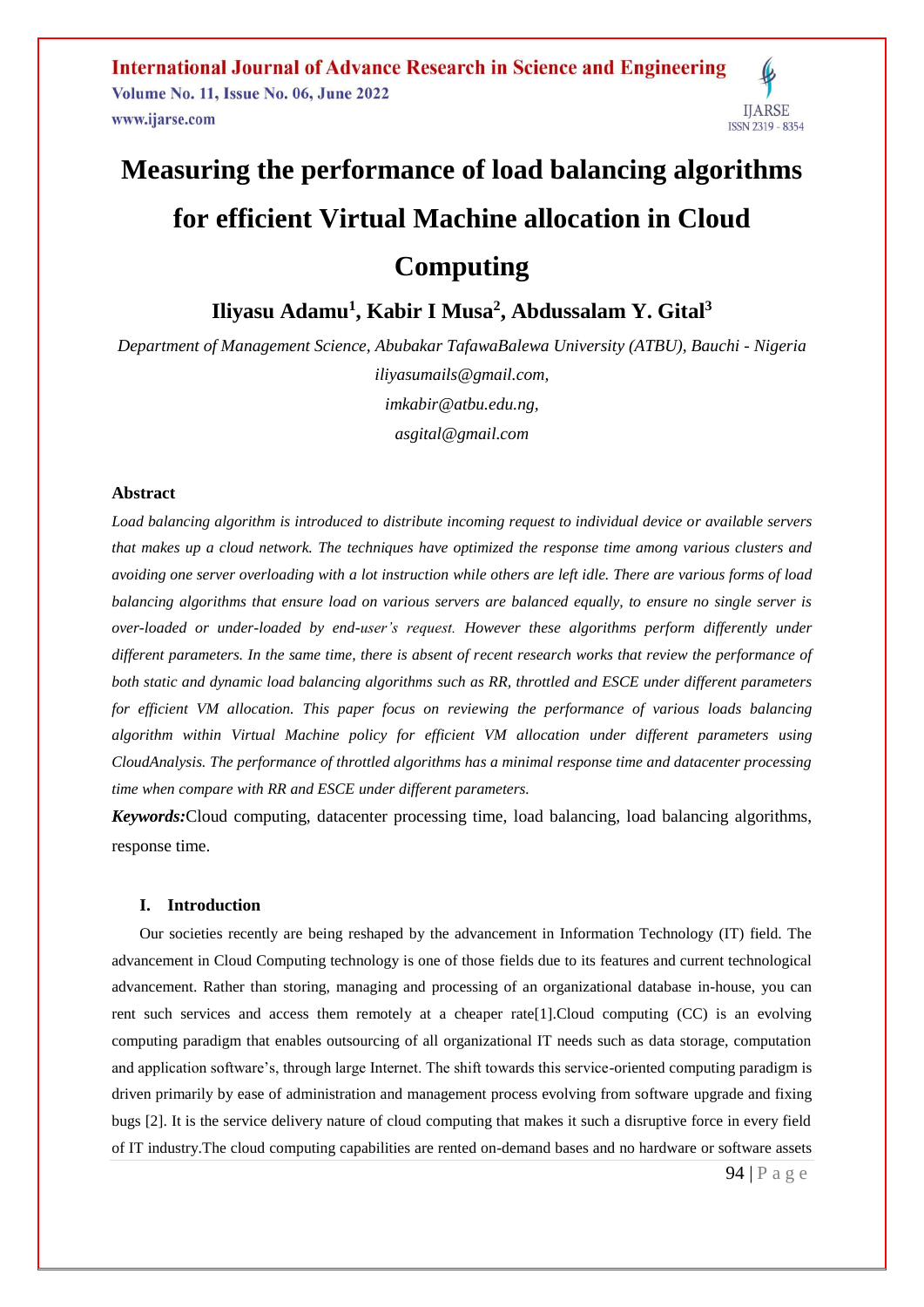need to purchase outright by the organization ([9], [13]).[7] Opined that cloud computing has revolutionizing the way and manner in which software are built and delivered over the networks.

Load balancing is a vital issue in cloud computing that discuss the skilled and scalable distribution of network workload. The number of users requires and the need for service is increasing day by day. As such load balancing techniques is required to balance the network load on various computer system, servers and network. The network load that need balancing include network, servers, computer system, memory capacity and CPU load or delay [11]. The introduction of load balancing algorithms in cloud computing willprevent any single cloud computing server from breaking down due to high load or overloaded instructions/command. The algorithm is introduced to distribute incoming request to individual device or available server that makes up a cloud network. The techniques have optimized the response time among various clusters and avoiding one server overloading with a lot instruction while other servers are left idle.

There are various forms of load balancing algorithms that ensure load on various servers are balanced equally, to ensure no single server is over-loaded or under-loaded by end-user's request.These algorithms perform differently under different workload [5].Several load balancing algorithms had been proposed by a number of different researchers which focus on different key elements such as cloud service processing time, response time and costs. However these algorithms comparisons neglect performance of traditional load balancing under many criteria to burst network workload. In the same time, research works that compares both static and dynamic load balancing under different parameters are quite few. Motivated by this researchable problem, this to overcome the challenges in selecting some various load balancing algorithm to use and to meet up the good quality of service delivery in cloud computing user. This paper achieve that by comparing the performance of round robin (RR), throttled and equally spread current execution load balancing algorithm under different parameters using cloud simulator (CloudSim) version 3.0.1.

#### **II. Load balancing**

Load balancing is simple the process of network load distribution among various computer system, network or servers. This is achieved by identification and utilization of both over loaded and under-loaded servers [13]. [1]Define load balancing as the splitting of network workloads and resources to numerous servers so that, no single network server is overloaded or under-loaded. It's achieved by splitting resources among numerous computer system, network and servers.

The load balancing in cloud computing is one of the recent most useful and yet challenging research area for distributing workload among various virtual machine (VM) at the data centers [5]. The load balancing algorithm needs to perform a heterogeneous type of cloud service resources on cloud data center along with its current state while allocating individual user task to various cloud service resources [9].According to [12] load balancer is a device that performs the application or network traffic distribution across bunch of network servers and clusters. This is achieved by enhancing network load balancing responsiveness and raises network appearances. A load balancer lies between the network servers and cloud consumer client/customer. According to [4] load balancing is most critical aspects of network task scheduling in cloud computing by attributing work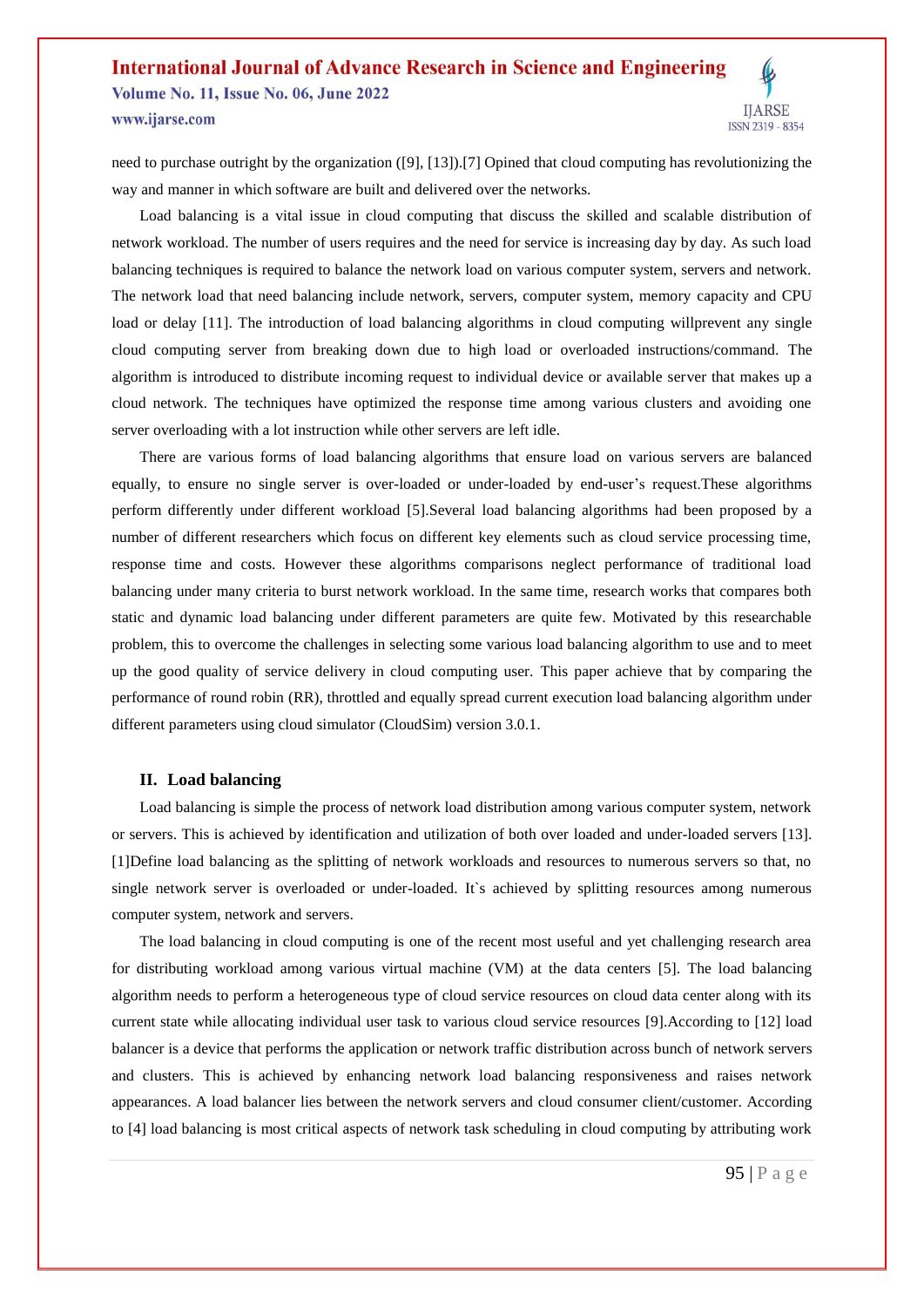load between various servers. Such that network resource usage and utilization can be efficiently maximized and the best network throughput can be achieved.

#### **III. The need for Load Balancing**

Load balancing is required to migrates the network load or task between various datacenters on a network to increase the data processing speed for the network data centers [10].Load balancing in cloud computing has been an essential part needed for process distribution of workload among various servers known as clusters over the years. It's needed to prevents any single cloud computing server from breaking down due to high load or overloaded instructions/command. Load balancing algorithm is required to distribute incoming request to individual device or available server that makes up a cloud network. The techniques have optimized the response time among various clusters and avoiding one server overloading with a lot instruction while other servers are left idle.

#### **IV. Classification of Load Balancing**

According to [6] and [8] load balancing algorithms are classify in two main types namely; static and dynamic load balancing algorithms with some other algorithms within them, as shows in figure 1.

- **1. The Static load balancing algorithms: -** as the name implies, load is statistically distributed among various network servers.These algorithms allocate network workload statistically among various processor before execution and it requires a prior knowledge state of the entire system [16].
- **2. The dynamic load balancing algorithms: -** as the name implies, load is dynamically distributed among various network servers. In these types of algorithms, network workload is distributed dynamically among processors during program execution of algorithms. These techniques are complex when compared to static but it has more fault tolerant and overall better network performance [16].



**Figure 1**: Classification of load balancing algorithms.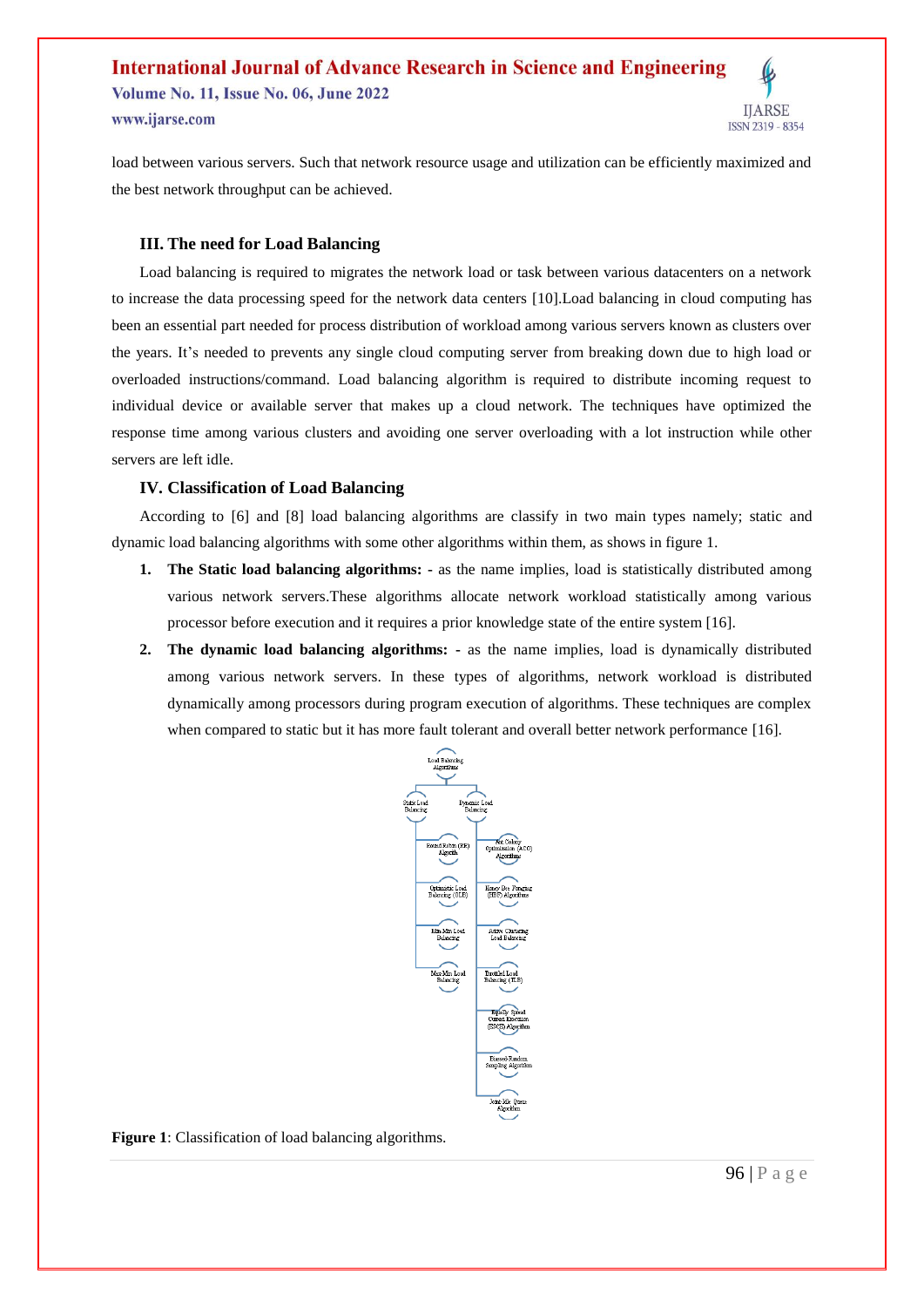**Volume No. 11, Issue No. 06, June 2022** www.ijarse.com



**Source**: [6] and [8]

#### **V. Types of Load Balancing Algorithms**

For the purpose of this research work, analysis are carryout on the three (3) widely used existing load balancing algorithms, that falls under both static and dynamic load balancing algorithms types. These algorithms are as follows:

- **1. Round Robin (RR) load balancing algorithms: -**it's a type of static algorithms that randomly select load balancing across network devices. As the name implies, its uses a round robin fashion in selecting and allocating workload load on network device. RR is one of the most efficient and most popular static loads balancing algorithms type. Its essential role is played by network data centers in handling load balancing process within cloud computing service. Its uses time division known as time slice for time sharing of load balancing. In RR when data centers controllers received service request from the user, it passes it to the algorithms for load balancing [14].
- **2. Equally Spread Current Execution (ESCE) load balancing algorithms: -**it's a type of dynamic algorithms that spread task equally across the network devices. As the name implies, ESCE spread current execution or task equally across the available network device by distributing equal load between every server in the data center. The load process are assigned priority at the initiating state of the algorithms to check the network device capacity and sizes for transferring task to the server that can handle it efficiently ant faster. These algorithms allocate workload based on network device capacity and size of the matching virtual machine on the network [14].
- **3. Throttled Load Balancing (TLB) algorithms: -**it's a type of dynamic load balancing algorithm that is based on the principles of finding a suitable virtual machine using record table that keep track of all virtual machine on the network for load balancing. Its maintain records that keep track of all the virtual machine (VM) in the form of a periodic table and their status (either busy or idle) to enable fast and easy network load balancing. Whenever a client request is initiated, the network load balancer looks into the throttled table for choosing the virtual machine suitable for the type of initiated request and allocates the task to the available best suited virtual machine on the network. After allocating the stated task to the selected virtual machine, the table details are updated with the latest virtual machine status. In case of absents of available virtual machine to handle users request, the request is kept on queue status, till when virtual machine is available to handle the task[8].

#### **Performance metrics for efficient VM allocation in Load Balancing**

Load balancing among different cloud computing resources is a key issue that needs to make sure there is an optimal usage of network resources by allocating various task to available network devices. There are a number of predefined metrics measures used to compare various load balancing algorithms and check their efficiency as shows in table 1. These metrics determined the performance of load balancing algorithms under different parameter such as overall response time and make span tasks. These metrics must be chosen properly to meet up the demand for load balancing for network versatility, low network overhead, under/over loading one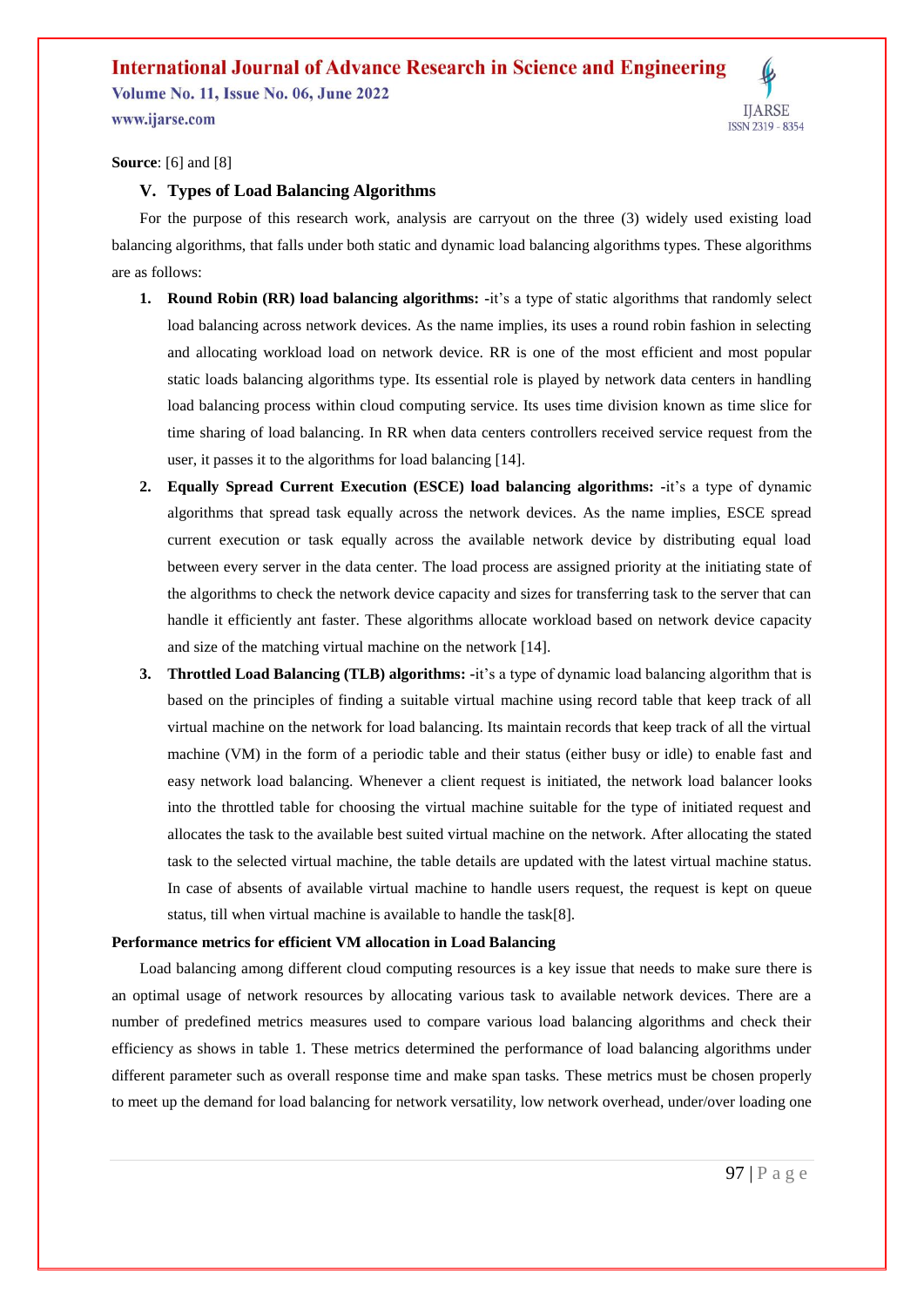**Volume No. 11, Issue No. 06, June 2022** www.ijarse.com

**IJARSE** ISSN 2319 - 8354

server over the other and proficient network resource allocation[8], [15]. For the purpose of this research work, seven (7) load balancing performance metrics is considered as shows below:

- i. **Throughput**: it's a type of load balancing metrics used to calculate the number of completed task in a given period of time. It determines the number of successfully completed task per unit of time.
- ii. **Response time**: it's a type of load balancing metrics used to calculate the overall time taken to react to user request. the lower the response time the better the network performance.
- iii. **Network overhead**: it's a type of load balancing metrics used to calculate total network device overhead. For effective network performance, the overall network overhead needs to be minimal.
- iv. **Network scalability**: it's a type of load balancing metrics used to calculate the scaling capability of network device. For effective performance network scalability need to be improve for efficiency.
- v. **Network performance**: it's a type of load balancing metrics used to calculate the overall network capability and performance over a given period of time. It's used to determine the system efficiency during load balancing. It can be improved and enhanced by reducing response time by increasing network throughput.
- vi. **Resource utilization**: it's a type of load balancing metrics used to calculate the overall usage of network device. For effective network performance resource utilization most be optimal by load balancing algorithms.
- **vii. Fault tolerance**: its types of load balancing metrics used to compute and handle network device tolerance when fault arises. For effective load balancing algorithm,a network device must handle fault tolerant.

#### **VI. Comparative analysis of the performance metrics for VMAllocation in load balancing**

*Table 1:* Comparative analysis of the performance metrics for VM allocation in load balancing

| <b>Load balancing</b> |                  | <b>Performance Metrics</b> |                |         |                   |                   |                   |                 |  |
|-----------------------|------------------|----------------------------|----------------|---------|-------------------|-------------------|-------------------|-----------------|--|
| algorithms            |                  | <b>Network</b>             | <b>Respons</b> | Cost    | <b>Network</b>    | <b>Network</b>    | <b>Resource</b>   | Fault           |  |
|                       |                  | <b>Throughpu</b>           | e Time         | Overhea | <b>Scalabilit</b> | <b>Performanc</b> | <b>Utilizatio</b> | <b>Toleranc</b> |  |
|                       |                  | t                          |                | d       | $\mathbf y$       | e                 | $\mathbf n$       | e               |  |
| <b>Static</b>         | $\mathbf{R}$     | High                       | High           | High    | High              | High              | High              | High            |  |
|                       | <b>OLB</b>       | High                       | High           | High    | Medium            | Medium            | High              | Low             |  |
|                       | <b>Min-Min</b>   | Medium                     | High           | High    | Low               | Medium            | High              | Low             |  |
|                       | <b>Max-Min</b>   | Medium                     | High           | High    | Medium            | High              | High              | Medium          |  |
| <b>Dynami</b>         | <b>ACO</b>       | High                       | High           | High    | Low               | Low               | High              | Low             |  |
| $\mathbf{c}$          | <b>HBF</b>       | High                       | High           | Low     | Low               | Medium            | Low               | Low             |  |
|                       | Active           | Medium                     | High           | High    | Low               | Low               | High              | Medium          |  |
|                       | <b>Clusterin</b> |                            |                |         |                   |                   |                   |                 |  |
|                       | g                |                            |                |         |                   |                   |                   |                 |  |
|                       | <b>Throttled</b> | Medium                     | High           | Low     | High              | High              | High              | High            |  |
|                       | <b>ESCE</b>      | Low                        | Medium         | Low     | Medium            | Medium            | High              | Low             |  |
|                       | <b>Biased-</b>   | Low                        | Low            | High    | Low               | High              | High              | Medium          |  |
|                       | Random           |                            |                |         |                   |                   |                   |                 |  |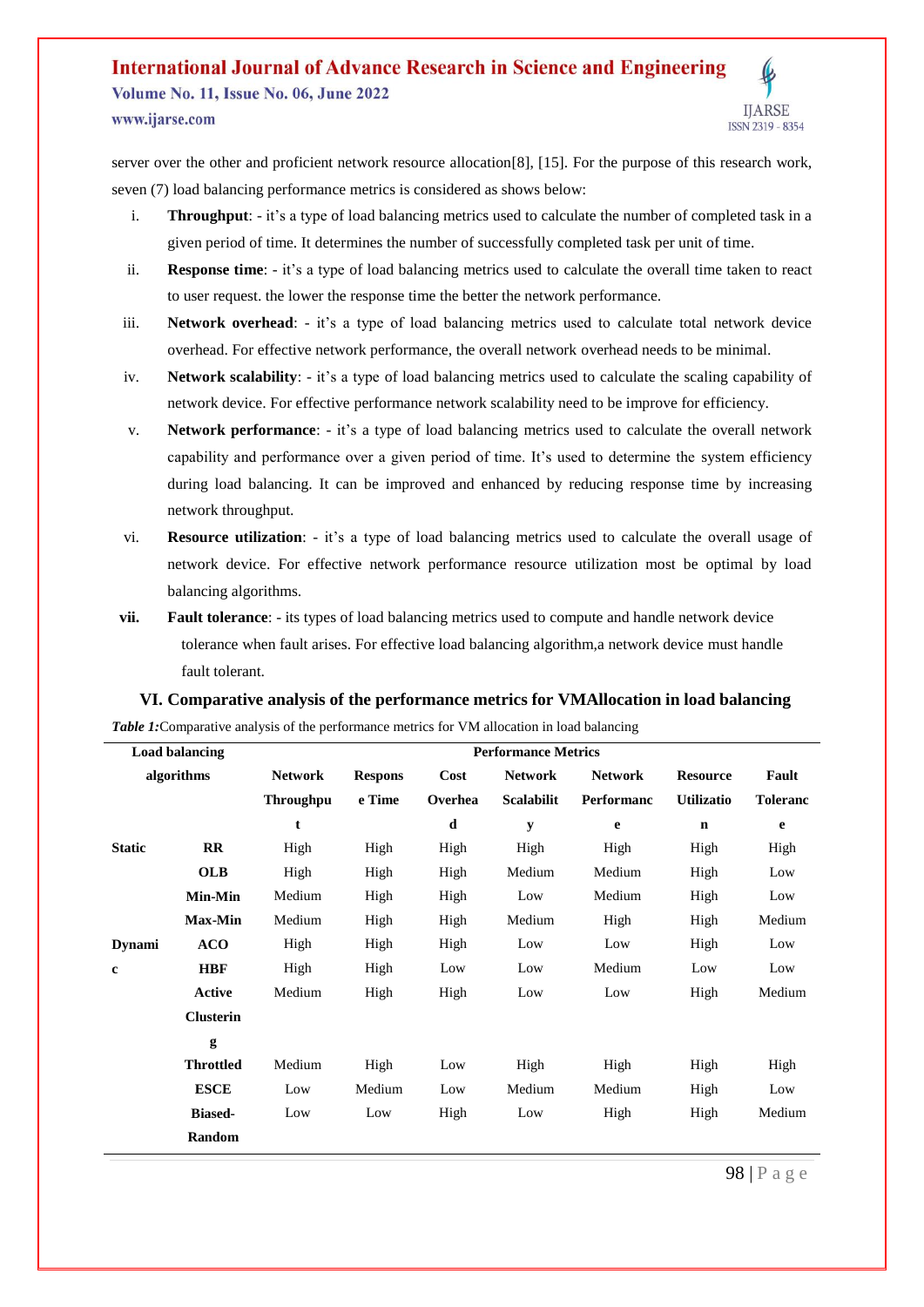## **International Journal of Advance Research in Science and Engineering Volume No. 11, Issue No. 06, June 2022 IJARSE** www.ijarse.com ISSN 2319 - 8354 **Joint-Idle** Medium High High High High Low Low

**Source**: [8], [13]

Table 1 shows the comparative analysis of the performance evaluation of some selected load balancing algorithms on different parameters for efficient VM allocation. The performance evaluation of each algorithm is classified under different parameters such as high, medium and low to represent the impact of the metrics on each algorithm. In static load balancing algorithms, Round Robin (RR) performs better than the other static algorithms. While in dynamic load balancing algorithm, throttled (TLB) performs better than the other dynamic algorithms.

#### **VII. Testing parameters**

A set of testing parameters are considered when simulating the task scheduling algorithms. These parameters play an important role in testing the performance of load balancing algorithm under different number of virtual machine and data centers. These parameters include the following;

1. Average response time (t): - as the name impliesitsuse to calculate the overall total average time taking to received cloud service response. It calculate the overall time interval taking between sending of cloud service request and time taking to receive the corresponding feedback/response[3]. ART is denote usingthe following formula:

Average Response Time (ART) =

 $\frac{\sum_{j=1}^{n}RT}{n}$  (1)

#### **Where:**

 $Response Time (RT) = Finish Time -$ Arival Time + TDelay

(2)

```
Transmission Delay (TDelay) =
```
Total Latency + Total Transfer

(3)

2. Average processing time (t): - as the name implies, its use to calculate the overall total average time taking to process cloud service. It calculates the overall time needed/taken by the datacenter to process cloud computing service task/request[9]. APT is denoted using the following formula:

Average Processing Time  $(APT)$  =

 $\sum_{j=1}^n VM$  Load  $\sum_{i=1}^{n} VM$  Capacity

(4)

Where:

VM Load = The sumation of all datacentre virtual machine load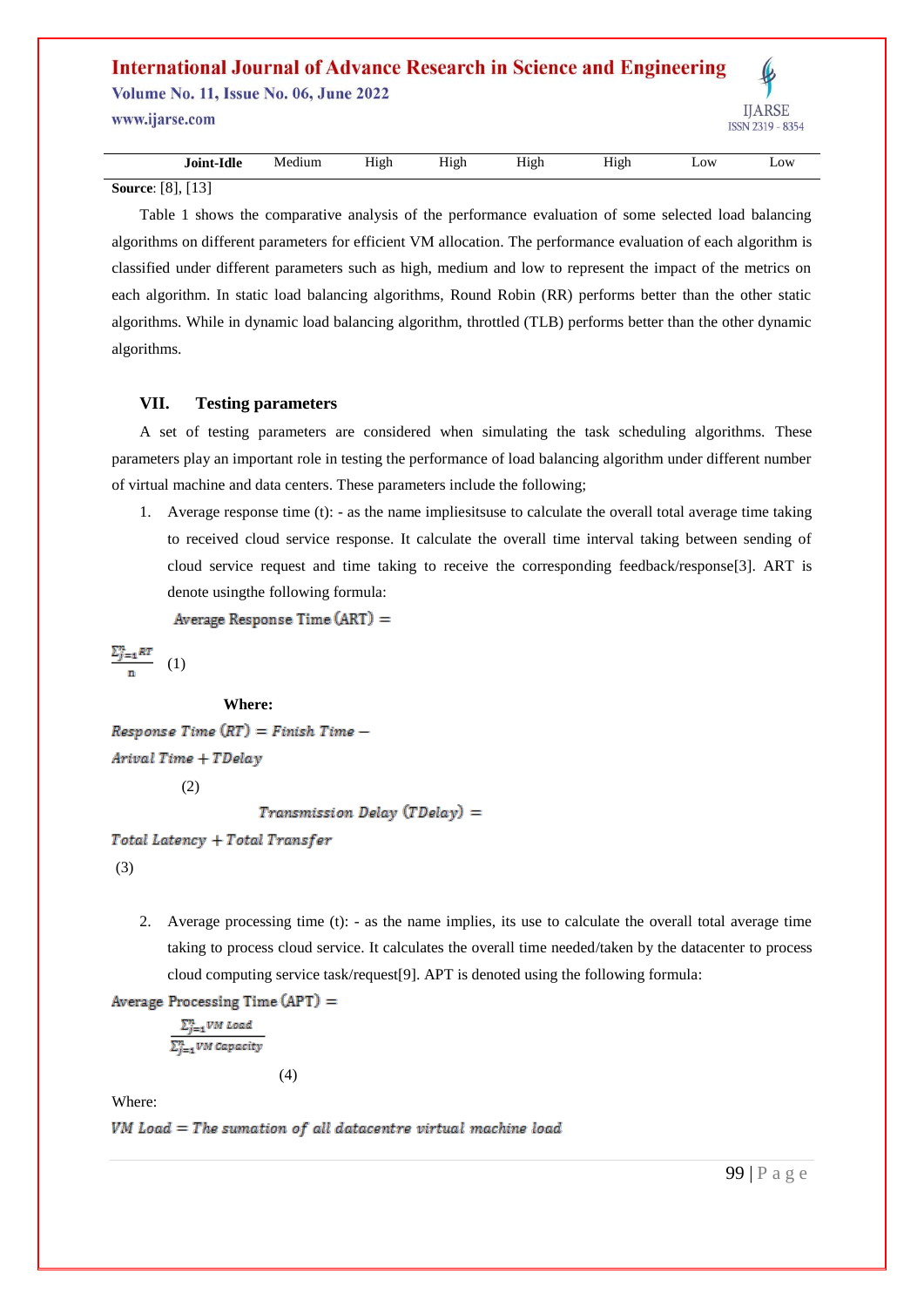**Volume No. 11, Issue No. 06, June 2022** 

www.ijarse.com

 $VM$  Capacity = The sumation of all datacentre virtual machine capacity

#### **VIII. Simulation Setup**

For the simulation set-up, social media such as WhatsApp, Facebook, Twitter and Instagram etc. users are considered to be the cloud computing service users nationwide. The users worldwide comprise of seven (6) continents namely; Africa, Antarctica, Asia, Australia/Asian, Europe, North America and South America. Six (6) datacenters (DC1 to 6) was created one (1) for each region (UB1 to 6) to attain to cloud services as shows in Figure 2. Figure 3 and 4 shows the simulation results obtain.Table 2 shows the user base characteristics for the simulation which assume a similar system in a normalized scale of (1/200)th. Six (6) UserBase (UB) or regime was created to represents users from the six geo-political regions worldwide. We assumed 10% of cloud computing users at the off-peak hours and the peak hours are assumed to be in the evening time after office work or school activities with different interval rate. Table 3 shows the simulation parameters configured in the simulation setup and configuration.

| <b>Region</b> | <b>Region Id</b> | Users (in millions approx.) | Time Zone (GMT) |
|---------------|------------------|-----------------------------|-----------------|
| North America | $UB - 0$         | 90                          | $GMT - 6$       |
| South America | $UB - 1$         | 90                          | $GMT-4$         |
| Europe        | $UB - 2$         | 220                         | $GMT + 00$      |
| Asian         | $UB-3$           | 240                         | $GMT + 8$       |
| Africa        | $UB - 4$         | 340                         | $GMT + 1$       |
| Australia     | $UB - 5$         | 20                          | $GMT + 8$       |

**Table 2**: User base Configuration



**Figure 2:** Data centers (DC) and region (UB) simulation result

#### **IX. Performance evaluation, experimentationand Results**

To test the performance of the three (3) selected load balancing algorithms for efficient virtual machine (VM) allocation. Three (3) scenarios were created under different parameters. Table 3 shows the performance parameters configured in CloudAnalysis application for the whole simulation process.

**IJARSE** 

ISSN 2319 - 8354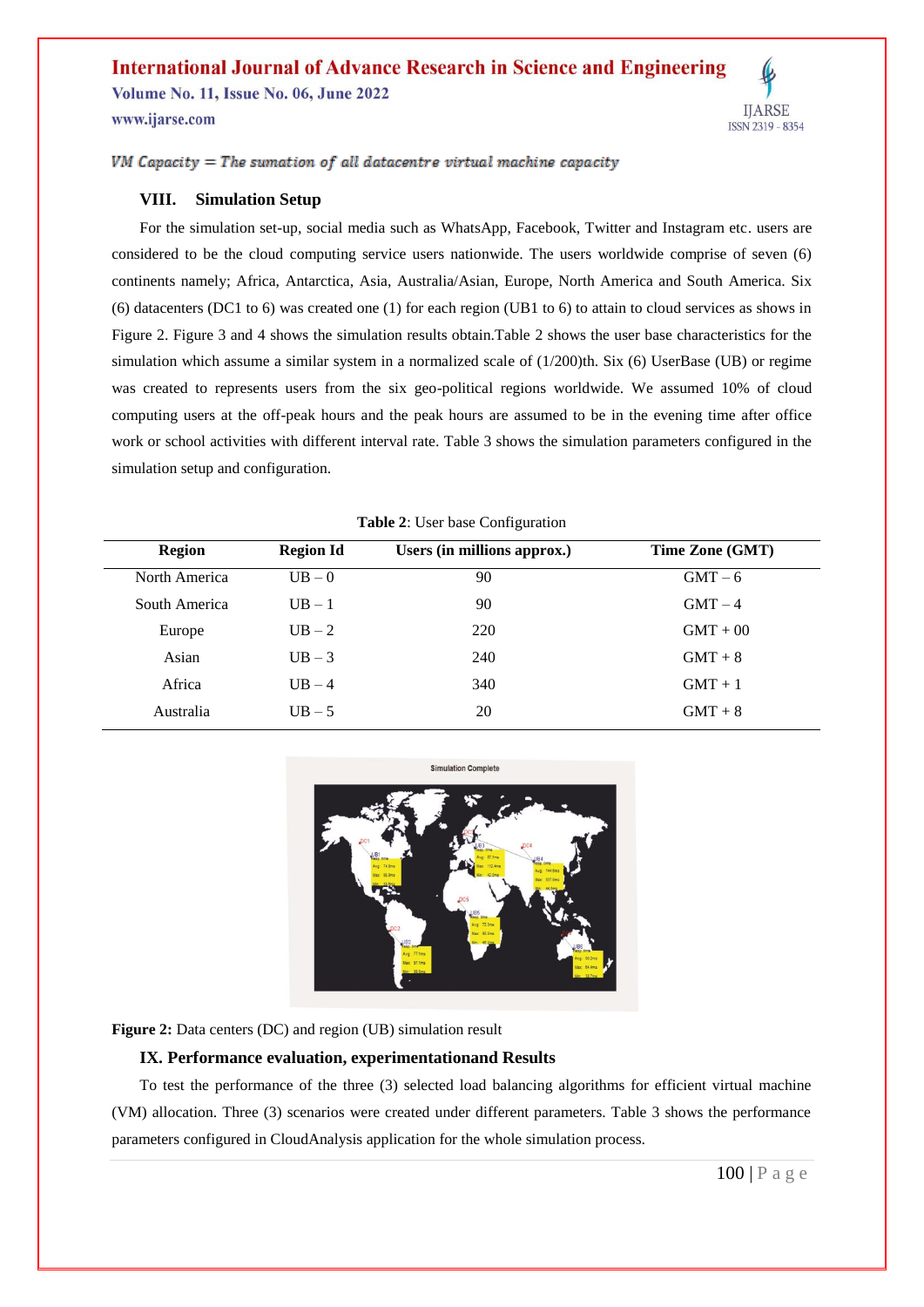**Volume No. 11, Issue No. 06, June 2022** 

www.ijarse.com



**Table 3**: Experimental parameters

| <b>Parameters</b>          | <b>Values</b>         |
|----------------------------|-----------------------|
| <b>Simulation Engine</b>   | CloudSim $v3.0.1$     |
| <b>Operating System</b>    | Linux                 |
| Front End Application      | NetBeans IDE 8.2      |
| Number of Data Centers     | 6                     |
| Number of customers (VM)   | 1000000               |
| Types of work load         | Random                |
| Memory size                | 512mb                 |
| Bandwidth                  | 1000bytes             |
| VM scheduling policy       | Time shared           |
| Service broker policy      | Optimize response (t) |
| Request per-user hour      | 60Minutes             |
| Cloud service request size | 100bytes              |
| Cost per VM per hour       | \$0.1 dollar          |
| Cost of memory             | \$0.05 dollar         |
| Cost of data storage       | \$0.1 dollar          |
| Cost of data transfer      | \$0.1 dollar/Gb       |

#### **Scenario 1: Single Data center with 50 virtual machine (VM)**

In this first scenario, a single datacenter is configured to accommodate fifty (50) different virtual machines at the same time. Figure 3 shows the simulation results, where Round robin (RR) and ESCE load balancing algorithms take longer time to process cloud service request and also take higher time to process cloud service when compared to throttled load balancing algorithms. RR load balancing algorithms take higher time to process and response to cloud service request due to it static nature of round robin load balancing techniques followed by some parameters such as RAM, Processor speed and network load.



#### **Scenario 2: Two (2) Data centers with 50 users**

In this scenario, two data centers are configured to balance the work load between the datacenters. Fifty (50) different virtual machines are configured, twenty (25) on each datacenter to address cloud computing service request. Figure 4 shows the simulation results, where Round robin (RR) and ESCE load balancing algorithms take longer time to process cloud service request and also take higher time to process cloud service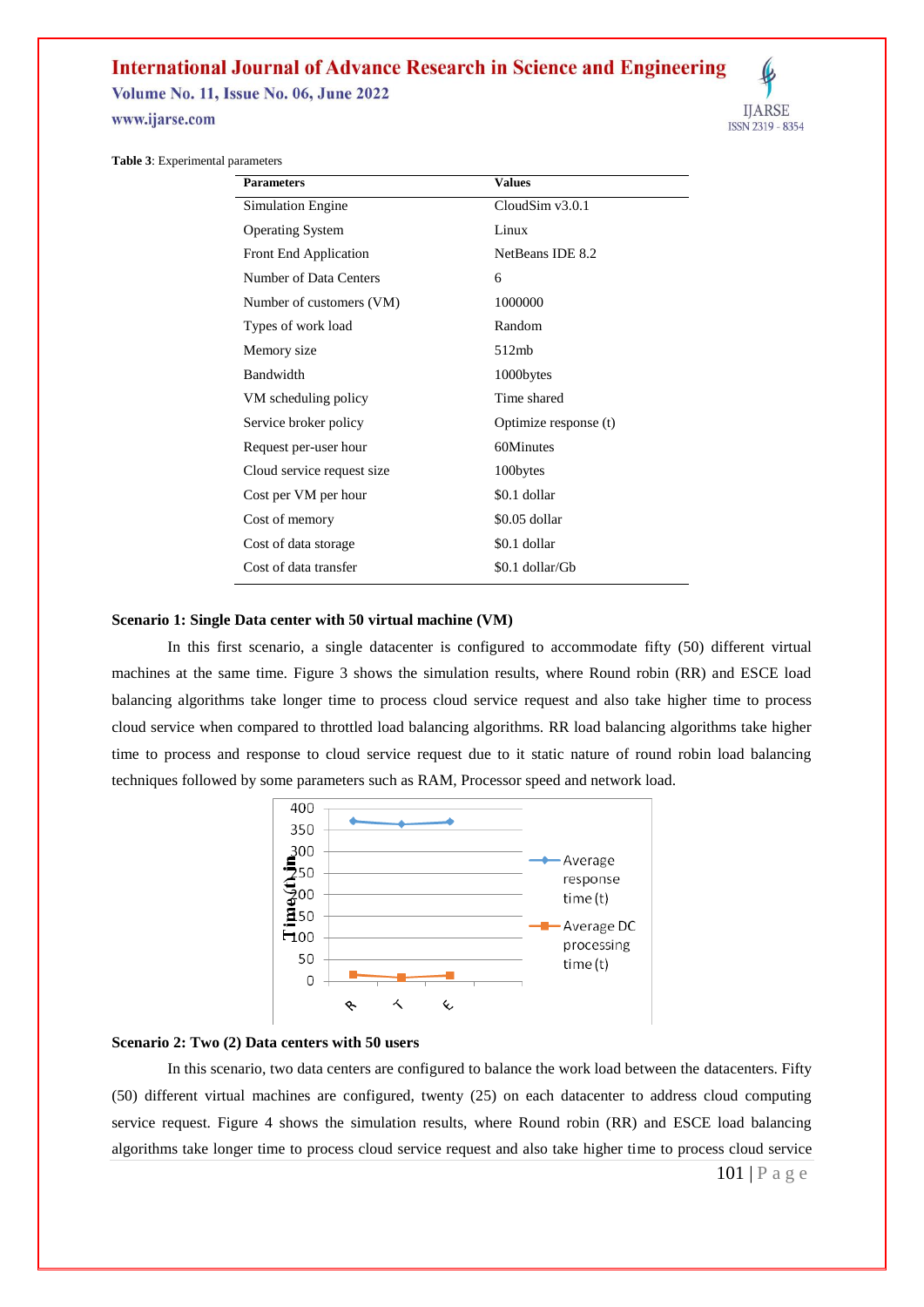when compared to throttled load balancing algorithms. But when compared to figure 3 with a single datacenter, both the RR and ESCE load balancing algorithms datacenter processing time and response time has reduce with the addition of a data center to balance the workload.



#### **Scenario 3: Two (2) Data centers with 100 users**

In this scenario, two data centers are configured to balance the work load between the datacenters. One hundred (100) different virtual machines are configured, fifty (50) on each datacenter to address cloud computing service request. Figure 4 shows the simulation results, where throttled load balancing algorithms still maintain almost the same response time with a little change in processing time after increasing virtual machine from 50 VM to 100 VM.



#### **X. Discussion, Conclusion and future work**

Load balancing is a vital issue in cloud computing that discuss the skilled and scalable distribution of network workload. The number of users requires and the need for service is increasing day by day. As such load balancing techniques is required to balance the network load on various computer system, servers and network. Load balancing hasprevented any single cloud computing server from breaking down due to high load or overloaded instructions/command. Different load balancing algorithm was introduce to optimized the response time and datacenter processing time among various clusters and avoiding one server overloading with a lot instruction while other servers are left idle.

In measuring the performance of load balancing algorithms for efficient VM allocation in cloud computing, different load balancing algorithm are compared in table 1 under different parameters. the three most popular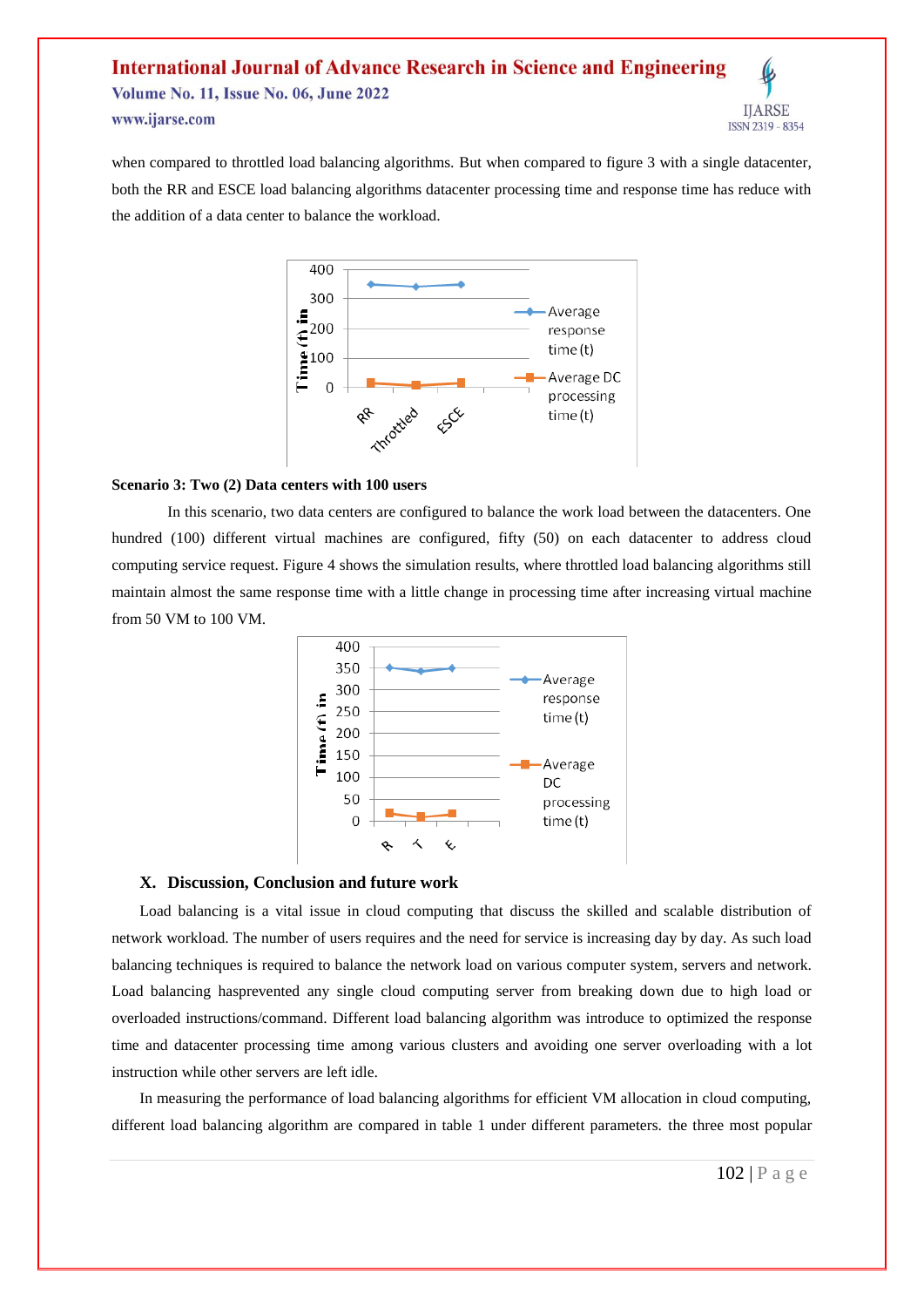

#### **REFERENCES**

- [1] Bhushan, Bharat and Mohit Kumar. "A methodological comparisons of the most efficient load balancing algorithms in Cloud Computing." International Conference on Innovative Computing and Communication (ICICC 2020) (2020): 1-6.
- [2] Buyya, R, J Broberg and A Goscinski. Cloud Computing: Principles and paradigms. New Jersey: John Wiley & Sons Inc, 2011.
- [3] Dhari, A and K I Arif. "An efficient load balancing scheme for cloud computing." Indian Journal of Science and Technology 10.11 (2017): 1-8.
- [4] Ebadifard, F, S M Babamir and S Barani. "A dynamic task scheduling algorithm improved by load balancing in cloud computing." 6th International Conference on Web Research (JCWR 2020) (2020).
- [5] Jena, U K, P K Das and M R Kabat. "Hybridization of meta-heuristic algorithm for load balancing in computing environment." Journal of King Saud University - Computer and Information Sciences (2020): 1-11.
- [6] Kaur, Mandeep and Rajni Aron. "A systematic study of load balancing approaches in the fog computing environment." The Journal of Super Computing (2021).
- [7] Kavis, M J. Architecting the cloud design decision for cloud computing service model: SaaS, PaaS and IaaS. New Jersey: John Willey & Sons Inc, 2014.
- [8] Kumar, M and B Bhushan. "A methodological comparison of the most efficient load ballancing algorithm in cloud computing." International Conference on Innovative Computing and Communication (ICICC 2020) (2020): 1-6.
- [9] Mulla, Badshaha P, C R Krishna and R K Tikoo. "Load ballancing algorithm for efficient VM allocation in heterogeneous cloud." International Journal of Computer Networks & Communications (IJCNC) 12.1 (2020): 83-96.
- [10] Narayanan, S. "A study of load balancing algorithms in Software defined Network." International Journal of Trend in Research and Development 7.2 (2020): 8-9.